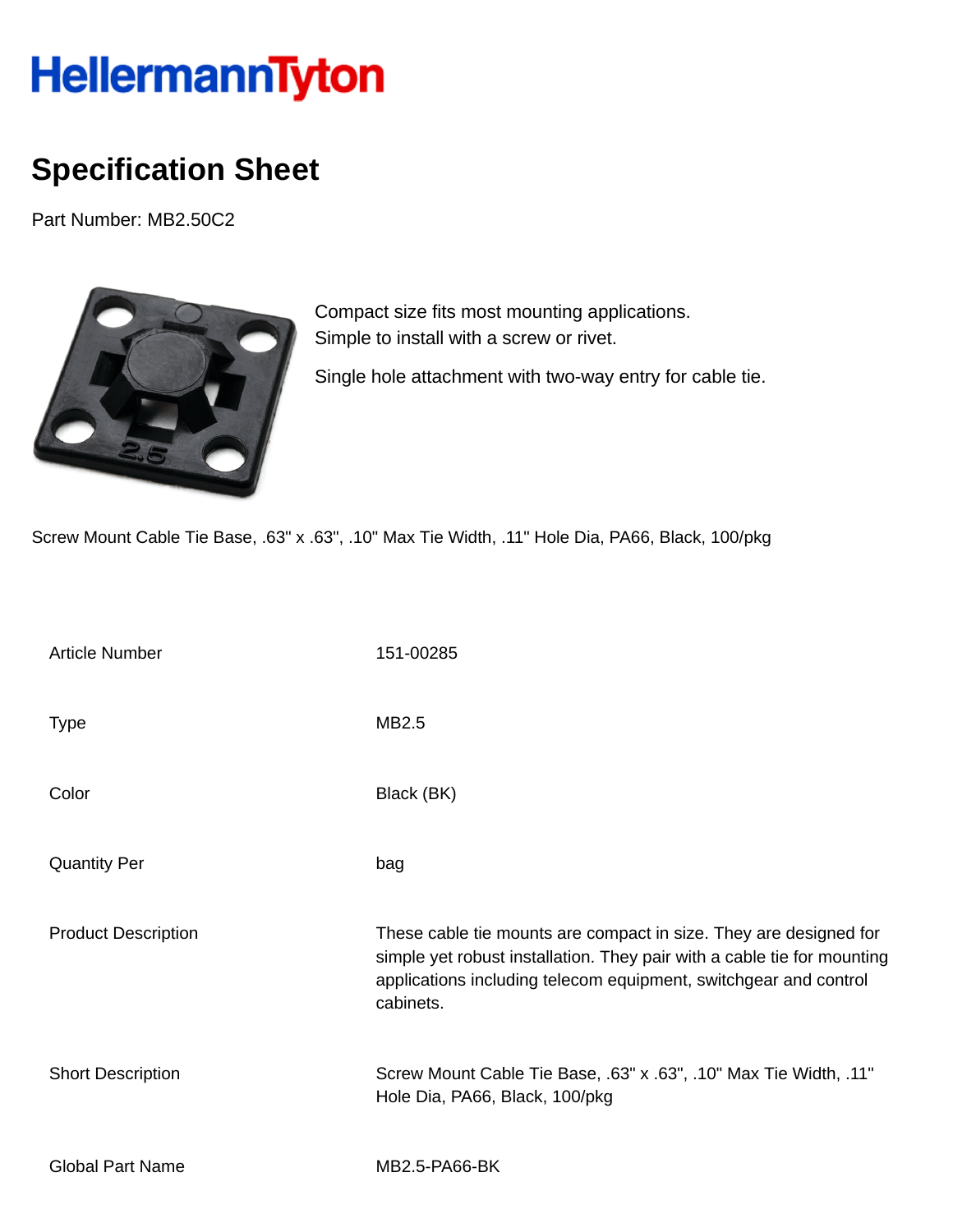| Length L (Imperial)                   | 0.625                           |
|---------------------------------------|---------------------------------|
| Length L (Metric)                     | 15.9                            |
| <b>Fixation Method</b>                | <b>Screw Mounting and Rivet</b> |
| Width W (Imperial)                    | 0.625                           |
| Width W (Metric)                      | 15.9                            |
| <b>Cable Ties</b>                     | T <sub>18</sub>                 |
| Height H (Imperial)                   | .13                             |
| Height H (Metric)                     | 3.30                            |
| Cable Tie Width Max (Imperial)        | 0.1                             |
| Cable Tie Width Max (Metric)          | 2.54                            |
| Mounting Hole Diameter D (Imperial)   | 0.11                            |
| Mounting Hole Diameter D (Metric)     | $2.8$ mm                        |
| Mounting Hole Diameter D Max (Metric) | 2.8                             |